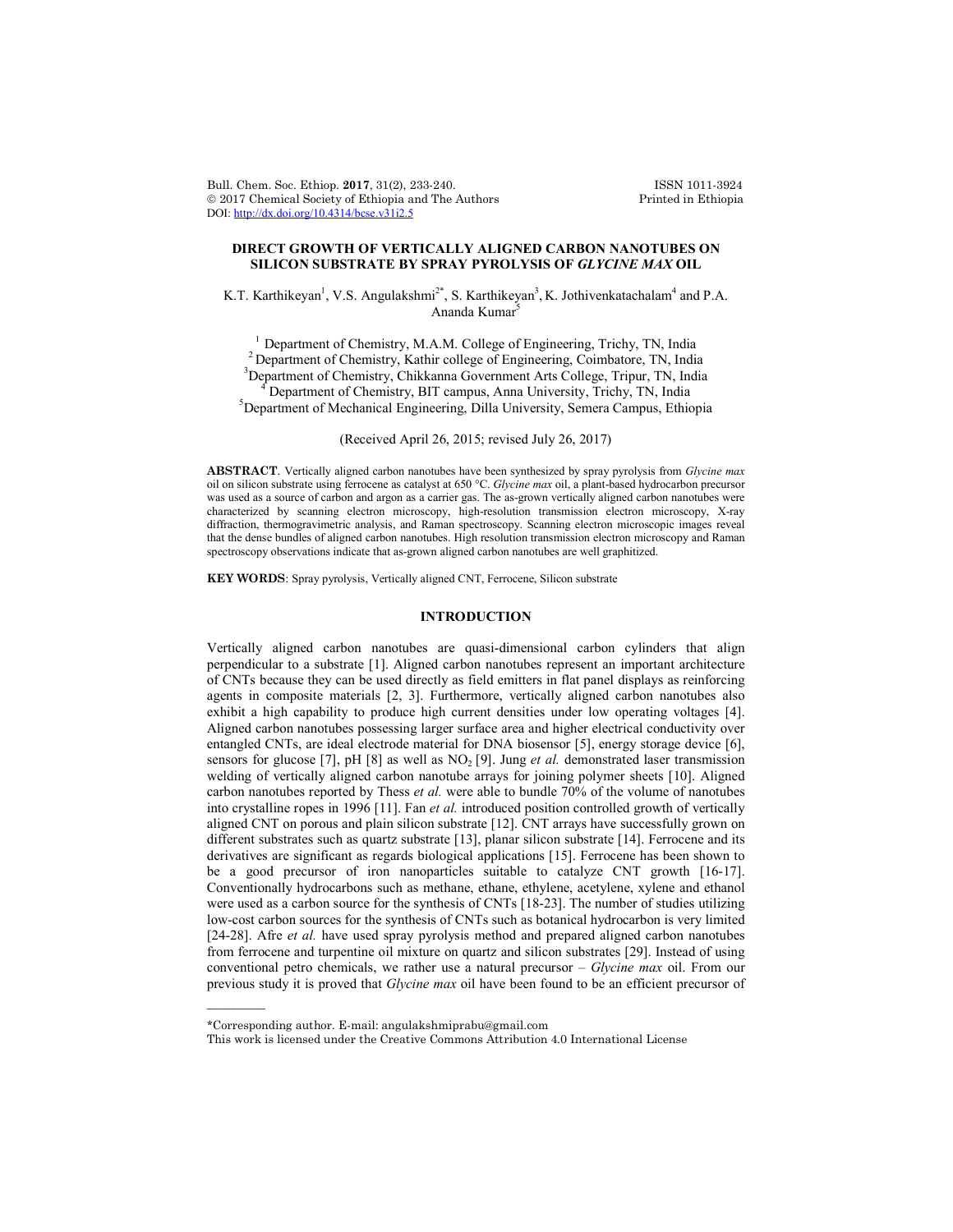K.T. Karthikeyan *et al.*

multiwalled carbon nanotubes. We have reported the fabrication of multiwalled carbon nanotubes using the same precursor with Fe/Mo as catalyst under nitrogen atmosphere [30]. This article explains the simple method for synthesis of vertically aligned CNTs on silicon substrate using *Glycine max* oil as carbon source by spray pyrolysis method using ferrocene as a catalyst. The results show that *Glycine max* oil as potential green precursor of vertically aligned CNTs.

#### **EXPERIMENTAL**

Vertically aligned CNTs were grown by spray pyrolysis method using *Glycine max* oil and ferrocene as catalyst. In this method, pyrolysis of the carbon precursor and catalyst takes place simultaneously. *Glycine max* oil was used as carbon source. Ferrocene was used as a source of Fe which acts as a catalyst for the growth of CNTs. Silicon substrates of dimension of 1 cm x 1 cm were ultrasonically cleaned in acetone followed by de-ionized water and finally dried using nitrogen blower. Air dried substrates were kept in the quartz boat, which was then placed at the centre of the quartz tube. One end of the quartz tube was attached to the spray nozzle and other to the gas bubbler. The quartz tube was first flushed with argon gas in order to eliminate air from the quartz tube and then heated to a reaction temperature. *Glycine max* oil and ferrocene mixture was sprayed into the quartz tube using Ar gas. The concentration of ferrocene in carbon source was 25 mg/mL. The experiments were carried out at the temperature of 650 °C. After deposition, deposited material was annealed for 10 min at the same temperature and allowed to cool down to room temperature under the same Ar gas flow. The black deposition in the form of carbon soot was removed from the quartz tube. As grown vertically aligned carbon nanotubes were characterized using SEM, TEM, XRD, Raman spectroscopy and TGA analysis. The experiments were repeated several times to ensure the reproducibility of the formation of vertically aligned carbon nanotubes.

As grown vertically aligned CNTs were characterized using a scanning electron microscope and transmission electron microscope (Hitachi-3000H, Japan and JEM-2010F TEM). Raman spectroscopy was carried out by a JASCO NRS-1500 w with a green laser excited on wavelength of 532 nm. Thermo gravimetric analysis (TGA) was performed on EXSTAR 6200 thermal analyzer at 10 °C per min from room temperature to 900 °C in air. X-ray diffraction measurements were performed with Burker AXS D8 Advance using copper radiation.

### **RESULTS AND DISCUSSION**

Microstructural investigations of as grown samples were carried out using SEM and TEM techniques. Figure 1 shows SEM image of densely packed vertically aligned CNTs grown on a silicon substrate, which was a typical product obtained at a temperature of 650  $^{\circ}$ C with 30 min deposition time. The image shows the growth of carbon nanotubes seems to be uniform and reaches up to a length of ten  $\mu$ m. The image in Figure 1b shows a side view of the aligned CNTs that was peeled off from the substrate. The Si substrate have advantage to have native  $SiO<sub>2</sub>$  layer which is strong support and catalytic activity with carbon atoms helps nanotubes grow longer [31]. The high surface density of the growing nanotubes serves as an additional advantage for the constituent nanotubes to be uncoiled.

Figure 2 shows the TEM images of CNTs grown at 650 °C. It can be noticed that amorphous carbon and metal particles are nearly absent. The high-resolution TEM images of as grown vertically aligned CNTs are shown in the Figure 2b. HRTEM image in Figure 2b reveals wellgraphitized CNTs with inner and outer diameters are about 10 and 30 nm, respectively. Most of the CNTs had both closed ends and the tube walls are often bridged. The CNTs have a multiwalled structure with a hollow inside the CNTs. Conversely, as grown nanotubes show some defects over long range (Figure 2a).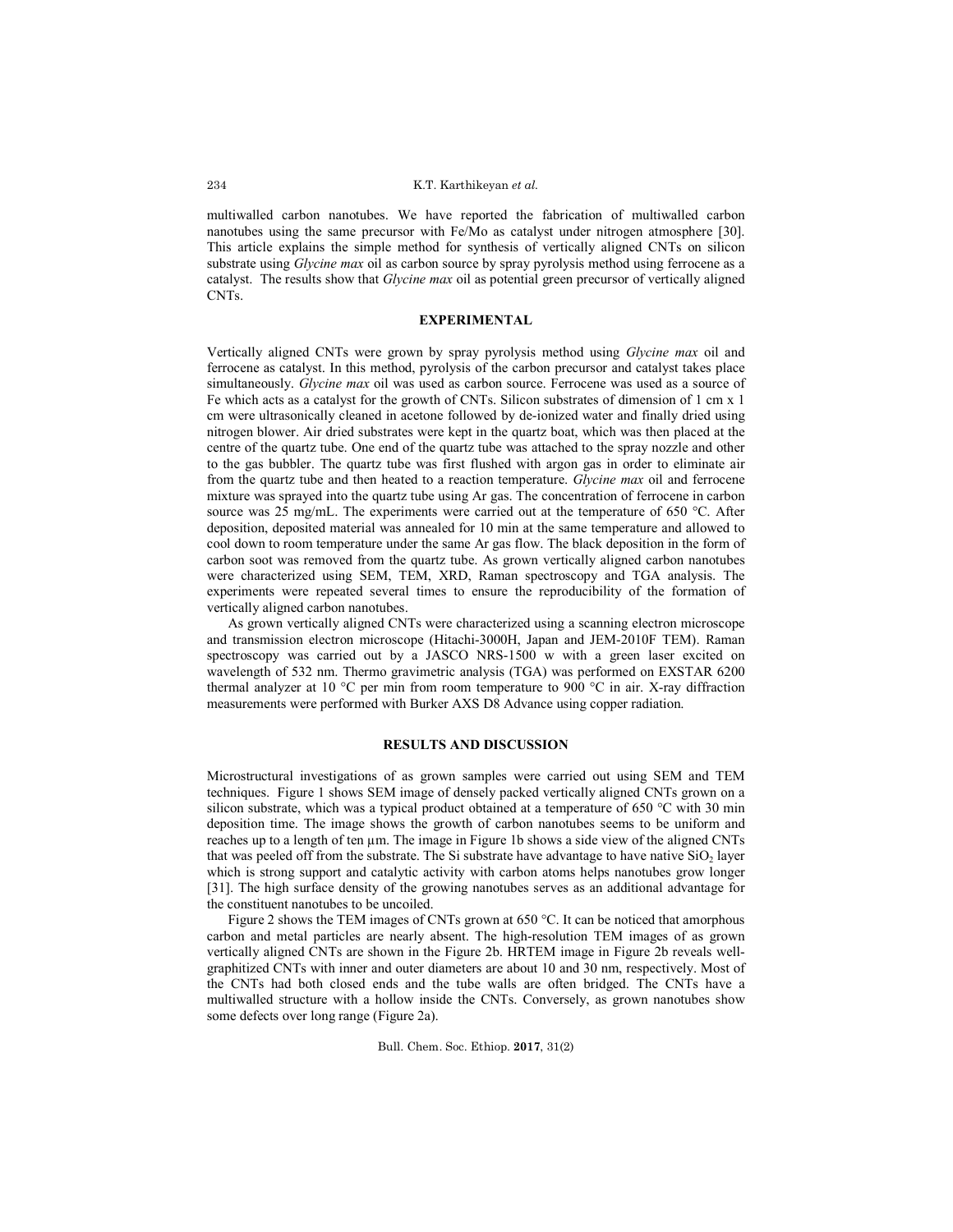

Figure 1. SEM images of VACNT grown on Si substrate (a) as-grown aligned CNT and (b) side view of the aligned CNTs.



Figure 2. TEM images of VACNT grown on Si substrate (a) tem image of aligned CNT and (b) magnified image of aligned CNTs.

Raman spectroscopy is an important tool for studying CNTs samples, which provides information about the structure and the presence of disorder in the sample. Raman spectroscopy was performed with a green laser excited on wavelength of 532 nm. Figure 3 shows typical was performed with a green laser excited on wavelength of 532 nm. Figure 3 shows typical Raman spectra of vertically aligned CNTs on silicon substrates indicating two characteristic Figure 2. TEM images of VACNT grown on Si substrate (a) tem image of aligned CNT and (b) magnified image of aligned CNTs.<br>
Raman spectroscopy is an important tool for studying CNTs samples, which provides information about band corresponds to the tangential stretching mode of highly oriented pyrolytic graphite and band corresponds to the tangential stretching mode of highly oriented pyrolytic graphite and suggests the CNTs are composed of crystalline graphitic carbon. D-Peak due to structural defects of the graphite crystal [32].  $G<sup>1</sup>$  band at 2696.56 cm<sup>-1</sup> is a second order of two phonon process. Generally  $I_D/I_G$  can be used as an indicator of the extent of defect or disorder within the process. Generally  $I_D/I_G$  can be used as an indicator of the extent of defect or disorder within the nanotubes. The  $I_D/I_G$  value of as grown CNTs is 0.858. Generally, lower  $I_D/I_G$  value indicates a higher degree of graphitization [33]. agnified image of aligned CNTs.<br>scopy is an important tool for studying CNTs samples, which provides<br>the structure and the presence of disorder in the sample. Raman spectroscopy

The as grown CNT sample was characterized by XRD. Figure 4 shows the XRD-pattern of CNTs grown at 650 °C. The intense peak at 26.164° and 44.658° are indexed to be the (002) and (101) reflections of hexagonal graphite.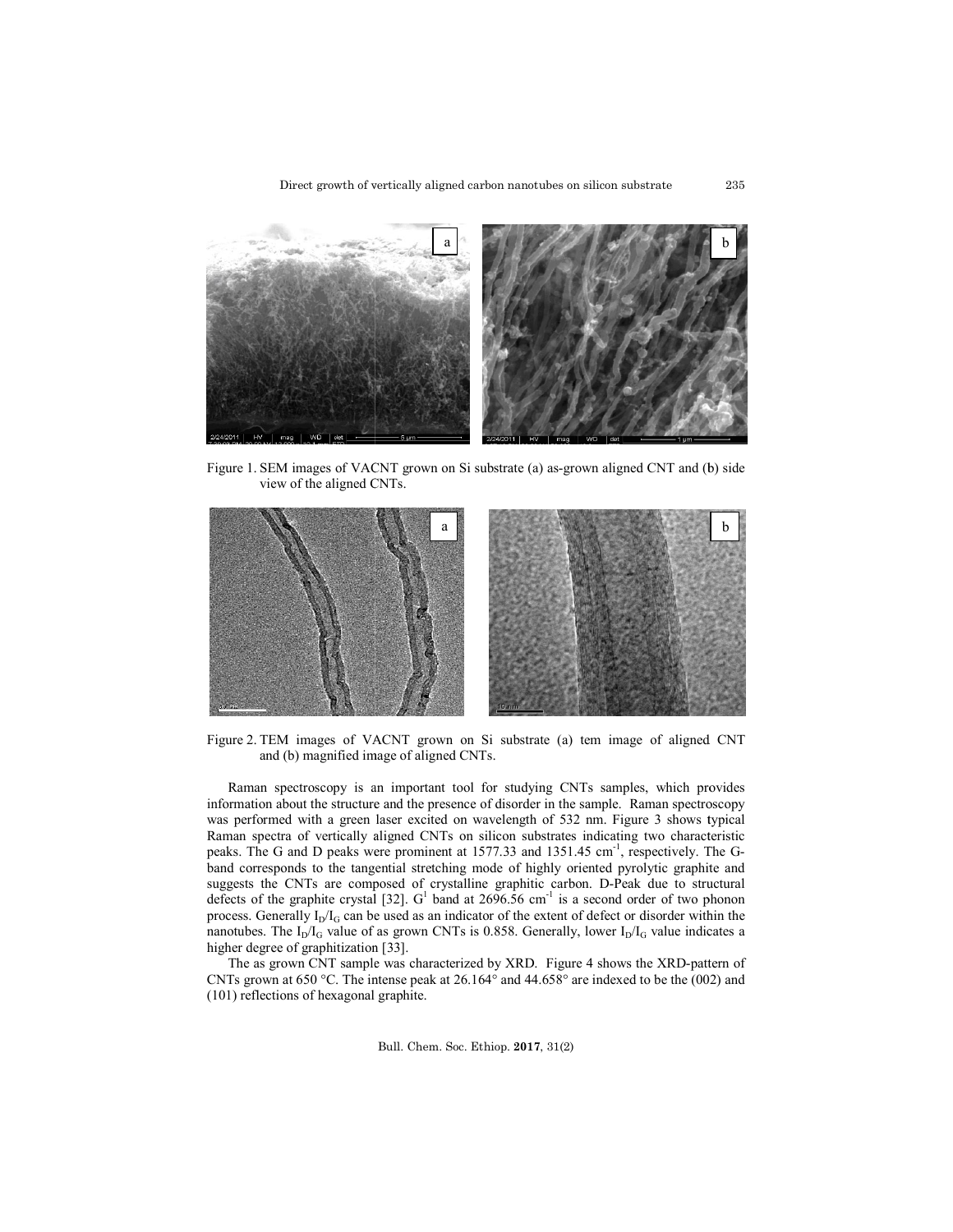

Figure 3. Raman spectrum of as-grown aligned CNTs at 650 °C.



Figure 4. XRD spectrum of as-grown aligned CNTs at 650 °C.

Thermogravimetric analysis is a very useful technique in determining the degree of crystallinity of the as-grown nanotubes. Quality and purity of the vertically aligned CNTs were studied using TGA analysis (Figure 5). Initial weight loss up to approximately 480 °C was attributed to a low content of amorphous carbon and the significant weight loss occurs around °C was due to the oxidative decomposition of vertically aligned CNTs. The TGA results

Bull. Chem. Soc. Ethiop. **2017**, 31(2)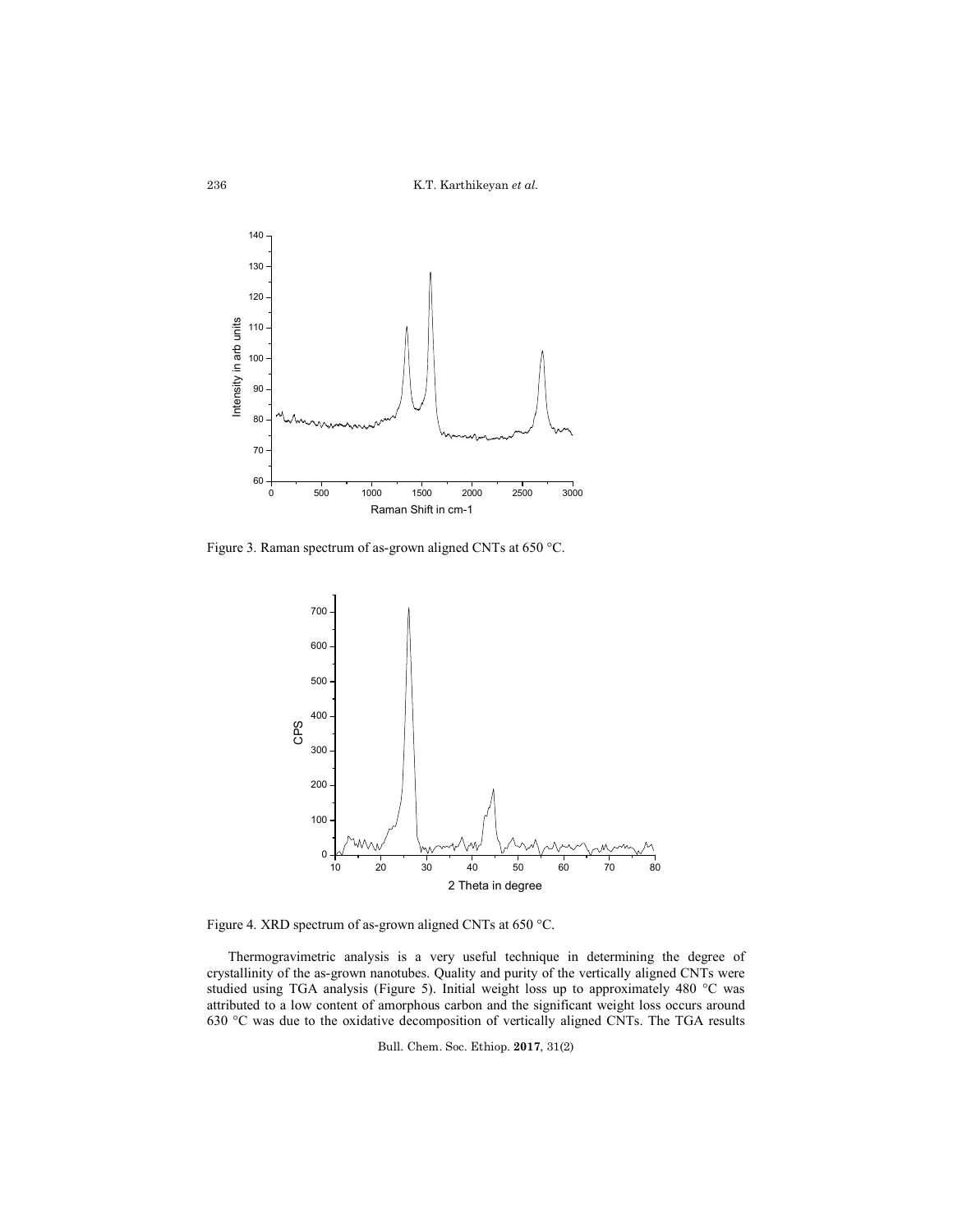reveal that the content of the vertically aligned CNTs with a high degree of graphitization is 80% in the product.

Ferrocene undergoes thermal decomposition at high temperature forms Fe nanoparticles on the surface of silicon substrate. Carbon precursor is catalytically decomposed and the carbon fragments formed diffused into the nanosized Fe particles settled on the Si substrate in the synthesis region. The Fe particles may thus easily become saturated or supersaturated with carbon atoms, and the precipitation of the carbon from the surface of the Fe particle leads to the formation of dense carbon nanotubes. As the catalyst film becomes thicker, the interaction between the nanotube walls induces the growth of CNTs in with a straight form that is parallel to the substrate. The overcrowding of the CNTs in the array forces the tubes to grow vertically [34]. Majority of the articles agree with the mechanism of alignment elucidated by Fan and coworkers which is simply caused by the van der Waals force [12]. The strong interaction of the van der Waals force enables the CNTs bound together to form dense ordered packing. Thus ferrocene can effectively catalyze the growth of highly dense vertically aligned carbon nanotubes on the silicon substrate using *Glycine max* oil.



Figure 5. TGA curve of as-grown aligned CNTs.

### **CONCLUSION**

Synthesis of vertically aligned carbon nanotubes have been demonstrated using *Glycine max* oil as an efficient, economical and environment friendly carbon source and Fe nanoparticles derived from the decomposition of ferrocene as the catalyst at 650°C under an Ar atmosphere by spray pyrolysis. The as grown vertically aligned CNTs have an outer diameter of 10-30 nm. It was found that the present technique gives a higher yield and high density of vertically aligned CNTs.

Bull. Chem. Soc. Ethiop. **2017**, 31(2)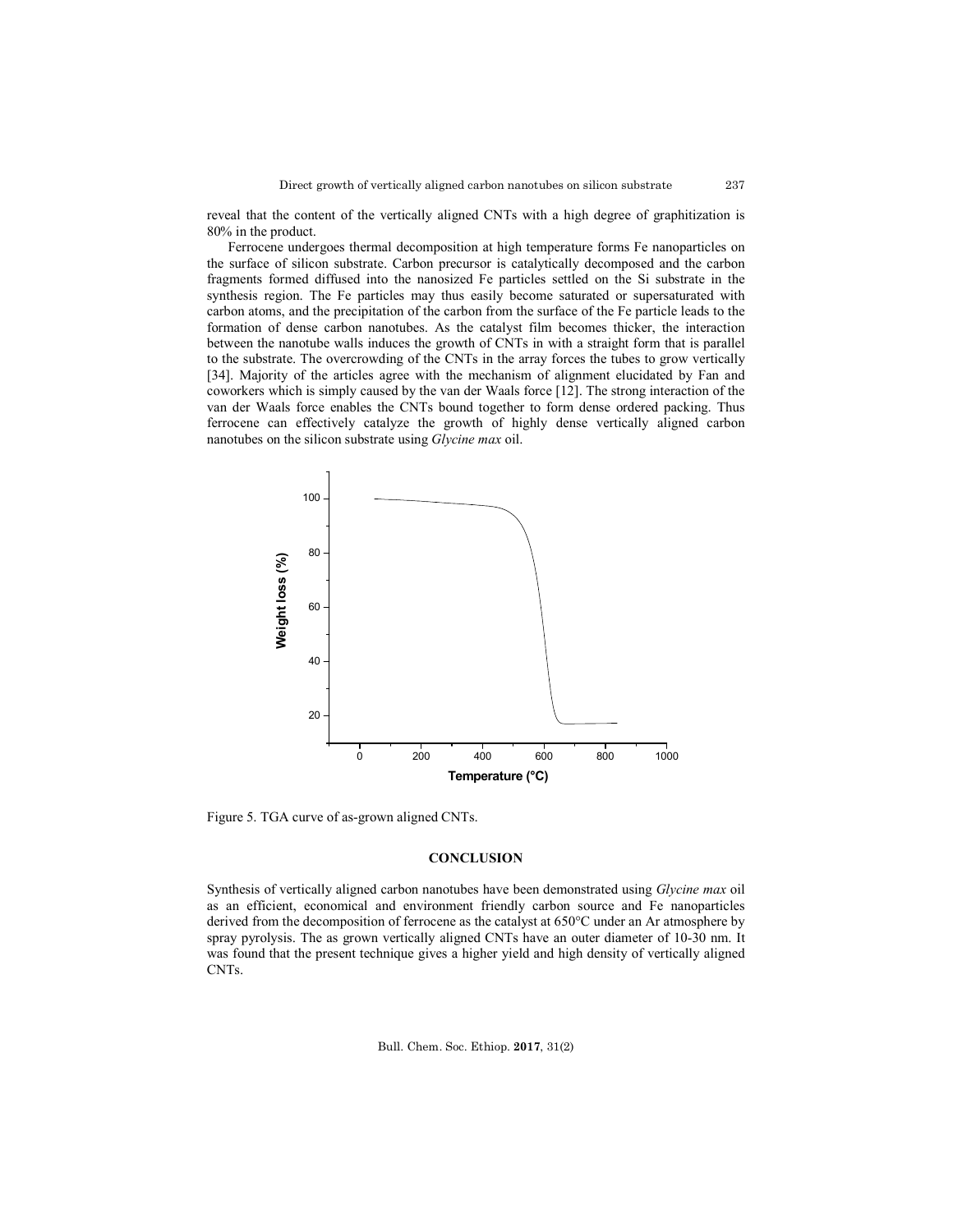#### **ACKNOWLEDGMENTS**

The authors acknowledge the UGC New Delhi for financial support, the Institute for Environmental and Nanotechnology for technical support and IITM for access to electron microscopes.

#### **REFERENCES**

- 1. Feng, W.; Bai, X.D.; Lian, Y.Q.; Liang, J.; Wang, X.G.; Yoshino, K. Well-aligned polyaniline/carbon-nanotube composite films grown by in-situ aniline polymerization. *Carbon* **2003**, 41, 1551-1557.
- 2. Morassutto, M.; Tiggelaar, R.M.; Smithers, M.A.; Gardeniees, J.G.E. Vertically aligned carbon nanotube field emitter arrays with ohmic base contact to silicon by Fe-catalyzed chemical vapor deposition. *Mater. Today commun*. **2016**, 7, 89-100.
- 3. Gavalas, V.G.; Andrews, R.; Bhattacharyya, D.; Bachas, L.G. Carbon nanotube sol-gel composite materials. *Nano lett*. **2001**, 1, 719-721.
- 4. Tarntair, F.G.; Chen, L.C.; Wei, S.L.; Hong, W.K.; Chen, K.H.; Cheng, H.C. High current density field emission from arrays of carbon nanotubes and diamond-clad Si tips. *J. Vac. Sci. Technol*. *B* **2000**, 18, 1207-1211.
- 5. Yang, L.; Xu. Y.; Wang, X.; Zhu,J.; Zhang, R.; He, P.; Fang, Y. The application of βcyclodextrin derivative functionalized aligned carbon nanotubes for electrochemically DNA sensing via host-guest recognition*. Anal. Chim. Acta* **2011**, 689, 39-46.
- 6. Dogru. I.B.; Durukan. M.B.; Turel. O.; Unalan. H.E. Flexible supercapacitor electrodes with vertically aligned carbon nanotubes grown on aluminium foils. *Prog. Nat. Sci.***2016**, 26, 232- 236.
- 7. Yang, J.; Zhang, R.; Xu, Y.; He, P.; Fang, Y. Direct electrochemistry study of glucose oxidase on Pt nanoparticle-modified aligned carbon nanotubes electrode by the assistance of chitosan-CdS and its biosensoring for glucose. *Electrochem. Commun*. **2008**, 10, 1889-1892.
- 8. Zhang, W.-D.; Xu, B. A solid-state pH sensor based on  $WO_3$  modified vertically aligned multiwalled carbon nanotubes. *Electrochem. Commun.* **2009**, 11, 1038-1041.
- 9. Penza, M.; Rossi, R.; Alvisi, M.; Signore, M.A.; Cassano, G.; Dimaio, D.R.; Pentassuglia, E.; Piscopiello, E.; Serra, M.; Falconieri, M. Characterization of metal-modified and vertically-aligned carbon nanotube films for functionally enhanced gas sensor applications. *Thin Solid Films* **2009**, 517, 6211-6216.
- 10. In, J.B.; Kwon, H.J.; Yoo, J.H.; Allen, F.I.; Minor, A.M.; Grigoropoulos, C.P. Laser welding of vertically aligned carbon nanotube arrays on polymer work piece. *Carbon* **2017**, 115, 688-693.
- 11. Thess, A.; Lee, R.; Nikolaev, P.; Dai, H.; Petit, P.; Robert, J.; Xu, C.; Lee, Y.H.; Kim, S.G.; Rinzler, A.G.; Colbert, D.T.; Scuseria, G.E.; Tomanek, D.; Fischer, J.E.; Smalley, R.E. Crystalline ropes of metallic carbon nanotubes. *Science* **1996**, 273, 483-487.
- 12. Fan, S.; Chapline, M.G.; Franklin, N.R.; Tombler, T.W.; Cassell, A.M; Dai, H. Self-oriented regular arrays of carbon nanotubes and their field emission properties. *Science* **1999**, 283, 512-514.
- 13. Murakami, Y.; Chiashi, S.; Miyauchi, Y.; Hu, M.; Ogura, M.; Okubo, T.; Maruyama, S. Growth of vertically aligned single-walled carbon nanotube films on quartz substrates and their optical anisotropy. *Chem. Phys. Lett*. **2004**, 385, 298-303.
- 14. Taei, M.; Hasanpour, F.; Zahedi, G. Growth mechanism of vertically aligned carbon nanotubes on silicon substrates. *Synth. Met.* **2001**, 117, 81-86.
- 15. Taei, M.; Hasanpour, F.; Zahedi, G. Application of new ferrocene derivative electrocatalytic determination of captopril using multiwall carbon nanotube modified carbon paste electrode. *Bull. Chem. Soc. Ethiop*. **2015**, 29, 149-156.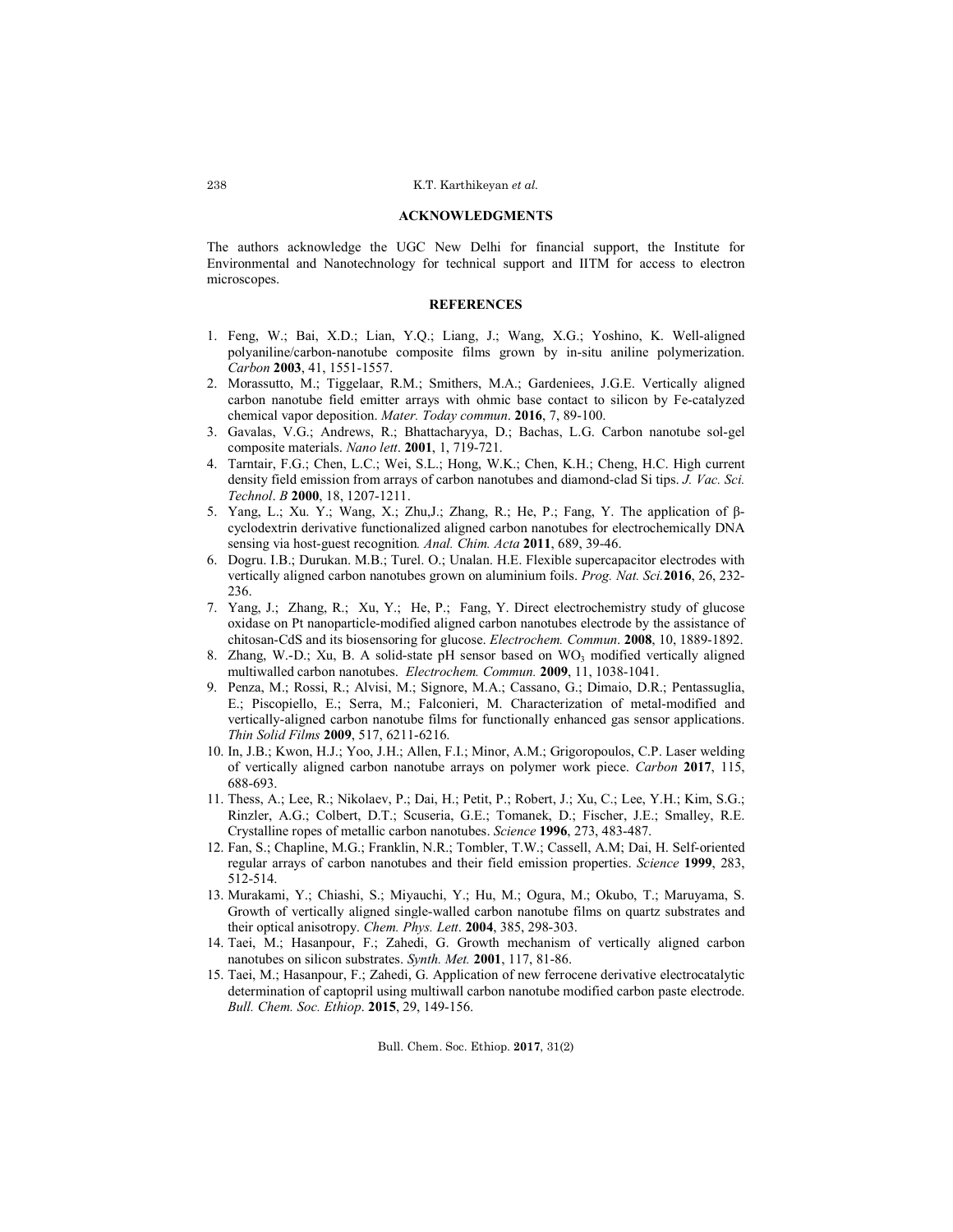- 16. Cao, A.; Zhang, X.; Xu, C.; Liang, J.; Wu. D.; Chen, X.; Wei, B.; Ajayan, P.M.; Grape vinelike growth of single walled carbon nanotubes among vertically aligned multiwalled nanotube arrays. *Appl. Phys. Lett*. **2001**, 79, 1252-1253.
- 17. Rao, C.N.R.; Sen, R.; Sathishkumar, B.C.; Govindaraj. A. Large aligned–nanotube bundles from ferrocene pyrolysis. *Chem. Commun*. **1998**, 1525-1526.
- 18. Palizdar, M.; Ahgababazadeh, R.; Mirhabibi, A.; Brydson, R.; Pilehvari, S. Investigation of Fe/MgO catalyst support precursors for the chemical vapour deposition growth of carbon nanotubes. *J. Nanosci. Nanotechnol*. **2011**, 11, 5345-5351.
- 19. Tomie, T.; Inoue, S.; Kohno, M.; Matsumura, Y. Prospective growth region for chemical vapor deposition synthesis of carbon nanotube on C-H-O ternary diagram. *Diamond Relat. Mater*. **2010**, 19, 1401-1404.
- 20. Narkiewicz, U.; Podsiadly, M.; Jedrzejewski, R.; Pelech, I. Catalytic decomposition of hydrocarbons on cobalt, nickel and iron catalysts to obtain carbon nanomaterials. *Appl. Catal. A Gen.* **2010**, 384, 27-35.
- 21. He. D.L.; Li. H.; Li. W.; Haghi-Ashitani. P.; Lejay. P.; Bai. J. Growth of carbon nanotubes in six orthogonal directions on spherical alumina microparticles. *Carbon* **2011**, 49, 2273- 2286.
- 22. Shirazi, Y.; Tofighy, M.A.; Mohammadi, T.; Pak, A. Effects of different carbon precursors on synthesis of multiwall carbon nanotubes: Purification and functionalization. *Appl. Surf. Sci.* **2011**, 257, 7359-7367.
- 23. Yong, Z.; Fang, L.; Zhi-hua, Z. Synthesis of heterostructured helical carbon nanotubes by iron-catalyzed ethanol decomposition. *Micron* **2011**, 42, 547-552.
- 24. Kumar, M.; Ando, Y. A simple method of producing aligned carbon nanotubes from an unconventional precursor-camphor. *Chem. Phys. Lett*. **2003**, 374, 521-526.
- 25. Karthikeyan, S.; Mahalingam,P. Studies of yield and nature of multi-walled carbon nanotubes synthesized by spray pyrolysis of pine oil at different temperatures*. Int. J. Nanotechnol. Appl.* **2010**, 4, 189-197.
- 26. Mageswari, S.; Kalaiselvan, S.; Syed Shabudeen, P.S.; Sivakumar, N.; Karthikeyan, S. Optimization of growth temperature of multi-walled carbon nanotubes fabricated by chemical vapour deposition and their application for arsenic removal. *Mater. Sci. Poland* **2014**, 32, 709-718.
- 27. Mahalingam, P.; Sivakumar, N.; Karthik, M.; Karthikeyan, S. Characterization of magnetic metal encapsulated in multi-walled carbon nanotubes synthesized from methyl ester of *Pongamia pinnata* oil and its application for removal of arsenic ions from aqueous solution. *Asian J. Chem*. **2014**, 26, 4167-4171.
- 28. Ghosh, P.; Afre, R.A.; Soga, T.; Jimbo, T. A simple method of producing single-walled carbon nanotubes from a natural precursor: Eucalyptus oil. *Mater. Lett*. **2007**, 61, 3768- 3770.
- 29. Afre, R.A.; Soga, T.; Jimbo, T.; Kumar, M.; Ando, Y.; Sharon, M. Growth of vertically aligned nanotubes on silicon and quartz substrate by spray pyrolysis of a natural precursor. *Chem. Phys. Lett*. **2005**, 414, 6-10.
- 30. Angulakshmi, V.S.; Sathiskumar, C.; Karthik, M.; Karthikeyan, S. Synthesis of multiwalled carbon nanotubes from *Glycine max* oil and their potential applications. *J. Environ. Nanotechnol*. **2013**, 2, 101-106.
- 31. Zhang, Z.J.; Wei, B.Q.; Ramnath, G.; Ajayan, P.M. Substrate-site selective growth of aligned carbon nanotubes. *Appl. Phys. Lett.* **2000**, 77, 3764-3766.
- 32. Costa, S.; Borowiak-Palen, E.; Kruszynska, M.; Bachmatiuk, A; Kalenczuk, R. J. Characterization of carbon nanotubes by Raman spectroscopy. *Mater Sci. Poland* **2008**, 26, 433-441.

Bull. Chem. Soc. Ethiop. **2017**, 31(2)